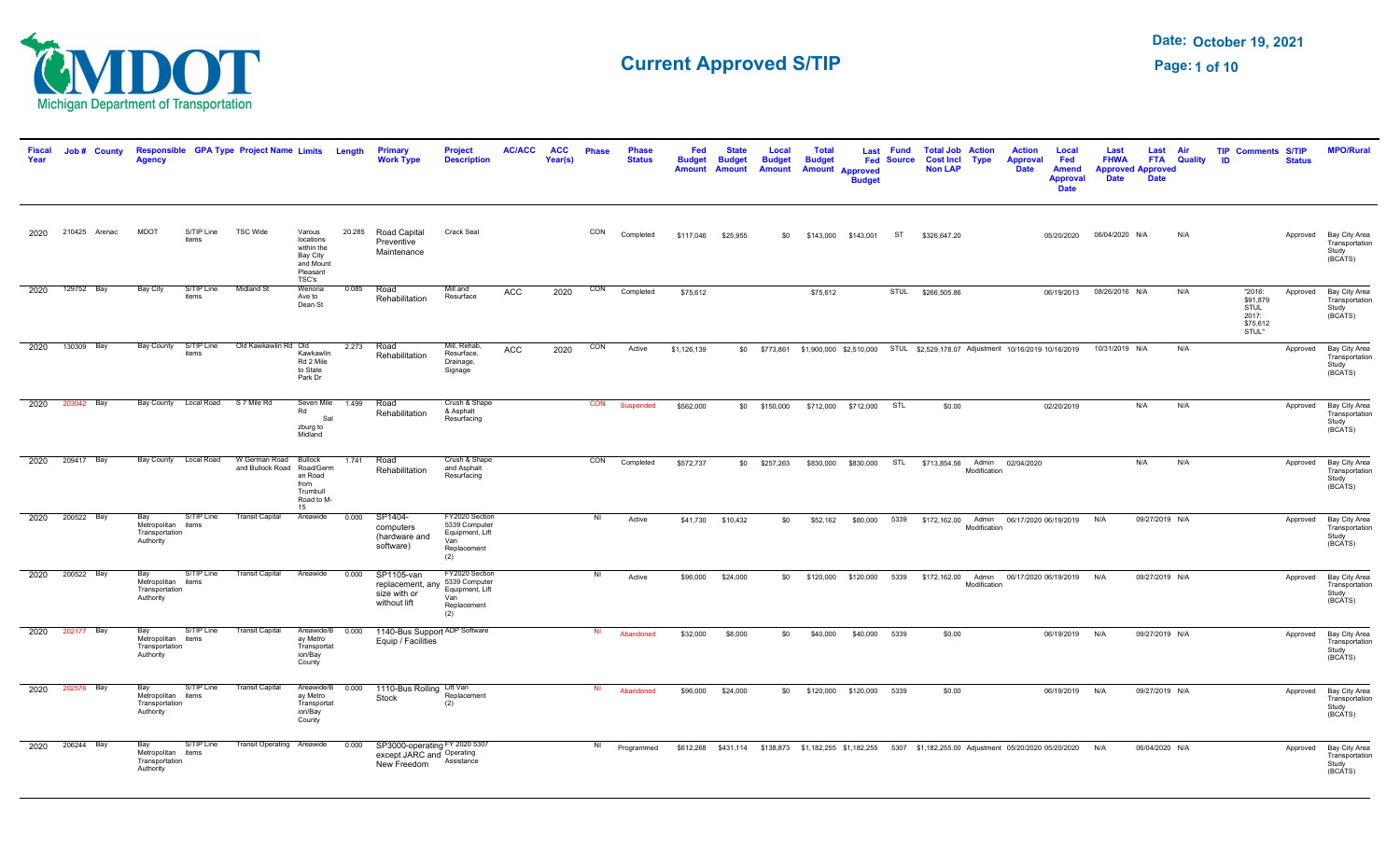

| <b>Fiscal</b><br>Year | Job # County             | Aaencv                                                   |                                                  | Responsible GPA Type Project Name Limits Length |                                                                     |       | <b>Primary</b><br><b>Work Type</b>                                                     | <b>Project</b><br><b>Description</b>                                                      | <b>AC/ACC</b> | <b>ACC</b><br>Year(s) | <b>Phase</b>   | <b>Phase</b><br><b>Status</b> | Fed<br><b>Budget</b><br><b>Amount</b> | <b>State</b><br><b>Budget</b><br><b>Amount</b> | Local<br><b>Budget</b><br><b>Amount</b> | <b>Total</b><br><b>Budget</b>             | <b>Amount Approved</b><br><b>Budget</b> | Last Fund<br><b>Fed Source</b> | <b>Non LAP</b>             | <b>Total Job Action</b><br><b>Cost Incl Type</b>                            | <b>Action</b><br><b>Approval</b><br><b>Date</b>                                                 | Local<br>Fed<br><b>Amend</b><br><b>Approval</b><br><b>Date</b> | Last<br><b>FHWA</b><br><b>Date</b> | Last Air<br><b>Approved Approved</b><br><b>Date</b> | <b>FTA</b> Quality | <b>TIP Comments S/TIP</b><br><b>ID</b><br><b>Status</b>                                                                                                                                                | <b>MPO/Rural</b>                                             |
|-----------------------|--------------------------|----------------------------------------------------------|--------------------------------------------------|-------------------------------------------------|---------------------------------------------------------------------|-------|----------------------------------------------------------------------------------------|-------------------------------------------------------------------------------------------|---------------|-----------------------|----------------|-------------------------------|---------------------------------------|------------------------------------------------|-----------------------------------------|-------------------------------------------|-----------------------------------------|--------------------------------|----------------------------|-----------------------------------------------------------------------------|-------------------------------------------------------------------------------------------------|----------------------------------------------------------------|------------------------------------|-----------------------------------------------------|--------------------|--------------------------------------------------------------------------------------------------------------------------------------------------------------------------------------------------------|--------------------------------------------------------------|
|                       | 2020 210115 Bay          | Bay<br>Metropolitan items<br>Transportation<br>Authority |                                                  |                                                 |                                                                     |       | S/TIP Line Transit Operating Areawide 0.000 3000-Operating FY2020 5311 -<br>Assistance | Operating<br>Assistance                                                                   |               |                       | NI             | Active                        |                                       | \$673,159 \$673,159                            |                                         |                                           |                                         |                                |                            |                                                                             | \$0 \$1,346,318 \$1,346,318 5311 \$673,159.00 Adjustment 04/22/2020 04/22/2020 N/A              |                                                                |                                    | 05/08/2020 N/A                                      |                    |                                                                                                                                                                                                        | Approved Bay City Area<br>Transportation<br>Study<br>(BCATS) |
|                       | 2020 210616 Bay          | Bav<br>Metropolitan items<br>Transportation<br>Authority | S/TIP Line                                       | Transit Capital areawide                        |                                                                     | 0.000 | SP1406-security FY20 Section<br>equipment -<br>facilities                              | 5307 Transit<br>Capital -<br>Communitcation<br>& Maintenance<br>Equipment                 |               |                       | N <sub>1</sub> | Active                        | \$19,525                              | \$4,881                                        | \$0                                     | \$24,406                                  |                                         |                                | \$24,406 5307 \$925,835.00 |                                                                             |                                                                                                 | 05/20/2020 N/A                                                 |                                    | 06/04/2020 N/A                                      |                    |                                                                                                                                                                                                        | Approved Bay City Area<br>Transportation<br>Study<br>(BCATS) |
|                       | 2020 210616 Bay          | Bay<br>Metropolitan items<br>Transportation<br>Authority |                                                  | S/TIP Line Transit Capital areawide             |                                                                     | 0.000 | SP1408-<br>maintenance<br>equipment (hoists, Communitation<br>tools, etc.)             | FY20 Section<br>5307 Transit<br>Capital -<br>& Maintenance<br>Equipment                   |               |                       | N <sub>1</sub> | Active                        |                                       | \$132,000 \$33,000                             |                                         | \$0 \$165,000 \$165,000 5307 \$925,835.00 |                                         |                                |                            |                                                                             |                                                                                                 | 05/20/2020 N/A                                                 |                                    | 06/04/2020 N/A                                      |                    |                                                                                                                                                                                                        | Approved Bay City Area<br>Transportation<br>Study<br>(BCATS) |
|                       | 2020 210616 Bay          | Bay<br>Metropolitan items<br>Transportation<br>Authority | S/TIP Line                                       | Transit Capital areawide                        |                                                                     | 0.000 | SP1405-<br>communication<br>equipment                                                  | FY20 Section<br>5307 Transit<br>Capital -<br>Communitcation<br>& Maintenance<br>Equipment |               |                       | NI             | Active                        | \$109,143                             | \$27,286                                       |                                         | \$0 \$136,429 \$136,429 5307 \$925,835.00 |                                         |                                |                            |                                                                             |                                                                                                 | 05/20/2020                                                     | N/A                                | 06/04/2020 N/A                                      |                    | Approved                                                                                                                                                                                               | Bay City Area<br>Transportation<br>Study<br>(BCATS)          |
|                       | 2020 210616 Bay          | Metropolitan items<br>Transportation<br>Authority        | Bay S/TIP Line                                   | <b>Transit Capital</b>                          | areawide                                                            | 0.000 | SP1203-<br>admin/maintenanc <sup>5307</sup> Transit<br>e facility<br>improvements      | FY20 Section<br>Capital -<br>Communitcation<br>& Maintenance<br>Equipment                 |               |                       | NI             | Active                        |                                       | \$480,000 \$120,000                            | \$0                                     |                                           | \$600,000 \$600,000 5307                |                                | \$925,835.00               |                                                                             |                                                                                                 | 05/20/2020 N/A                                                 |                                    | 06/04/2020 N/A                                      |                    |                                                                                                                                                                                                        | Approved Bay City Area<br>Transportation<br>Study<br>(BCATS) |
| 2020                  | 127506 Bay               | <b>MDOT</b>                                              | S/TIP Line<br>items                              | $US-10E$                                        | Flajole<br>Road to I-<br>75                                         |       | 10.914 Traffic Safety                                                                  | Median<br>Guardrail, Type<br><b>TD</b>                                                    |               |                       |                |                               | CON Completed \$1,449,772 \$161,086   |                                                |                                         |                                           |                                         |                                |                            |                                                                             | \$0 \$1,610,858 \$1,610,858 HSIP \$3,000,014.95 Adjustment 12/18/2019 12/18/2019 12/30/2019 N/A |                                                                |                                    |                                                     | N/A                |                                                                                                                                                                                                        | Approved Bay City Area<br>Transportation<br>Study<br>(BCATS) |
|                       | 2020 209495 Bay          | <b>MDOT</b>                                              | Trunkline<br>Traffic<br>Operations And<br>Safety | $M-13$                                          | Various<br>Locations -<br>Bay City<br>TSC                           |       | 0.000 Traffic Safety                                                                   | Modernizing<br>signalized<br>intersection to<br>current<br>standards                      |               |                       | PE             | Active                        | \$294,912                             | \$0                                            |                                         |                                           |                                         |                                |                            | \$0 \$294,912 \$294,912 STG \$2,186,550.00 Admin 03/30/2020<br>Modification |                                                                                                 |                                                                |                                    | N/A                                                 | N/A                |                                                                                                                                                                                                        | Approved Bay City Area<br>Transportation<br>Study<br>(BCATS) |
| 2020                  | 127539 Saginaw MDOT      |                                                          | S/TIP Line<br>items                              | Regionwide                                      | Various<br>locations<br>throughout<br>the Bay<br>Region             |       | 2.373 ITS Applications RWIS                                                            |                                                                                           |               |                       | CON            | Active                        |                                       | \$106,405 \$23,595                             |                                         |                                           |                                         |                                |                            | Modification                                                                | \$0 \$130,000 \$130,075 ST \$2,520,214.49 Admin 01/02/2020 12/18/2019 12/30/2019 N/A            |                                                                |                                    |                                                     |                    | This is a Approved<br>Gordie Howe<br>International<br>Bridge<br>(GHIB) STP<br>In-Kind<br>Programmati<br>c Match<br>project.<br>MDOT<br>funding is<br>being used<br>for this<br>programmati<br>c match. | Bay City Area<br>Transportation<br>Study<br>(BCATS)          |
|                       | 2020 201946 Saginaw MDOT |                                                          | Trunkline<br>Traffic<br>Operations And<br>Safety | $-75S$                                          | $1-75,$<br>Genesee<br>COL north<br>to Wilder<br>Rd, Allof I-<br>675 |       | 38.622 Traffic Safety                                                                  | Freeway<br>Shoulder<br>Delineation<br>Enhancement                                         |               |                       |                | CON Completed                 | \$32,582                              | \$3,620                                        | \$0                                     |                                           |                                         |                                |                            | Modification                                                                | \$36,202 \$157,400 HSIP \$152,995.12 Admin 06/19/2019 08/22/2018                                |                                                                |                                    | N/A                                                 | N/A                | Approved                                                                                                                                                                                               | Bay City Area<br>Transportation<br>Study<br>(BCATS)          |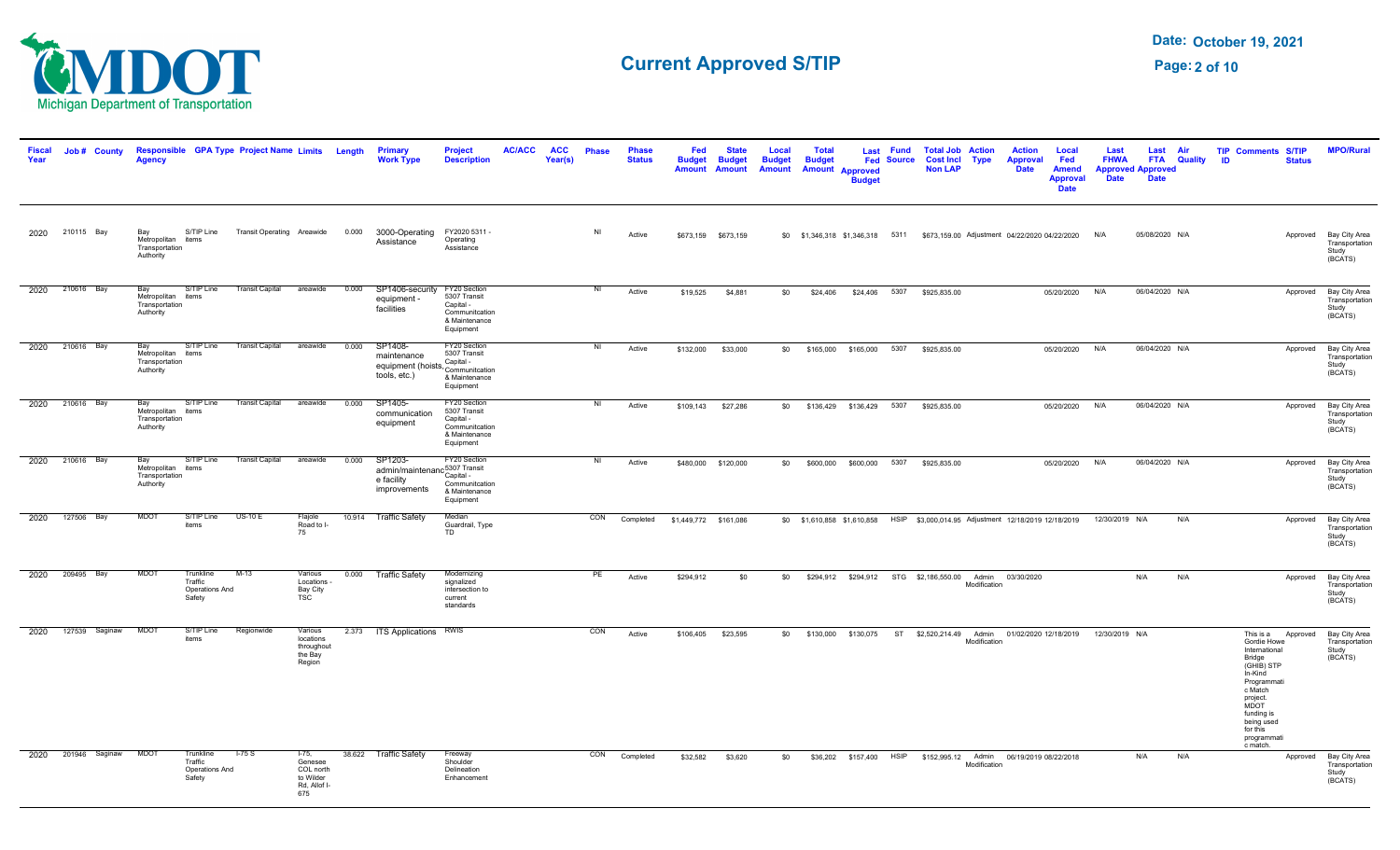

| <b>Fiscal</b><br>Year |            | Job # County        | Agency      |                     | Responsible GPA Type Project Name Limits Length                                               |                                      |       | Primary<br><b>Work Type</b>                       | <b>Project</b><br><b>Description</b>                                                       | <b>AC/ACC</b> | <b>ACC</b><br>Year(s) | <b>Phase</b> | <b>Phase</b><br><b>Status</b> | Fed<br><b>Budget</b><br>Amount | <b>State</b><br><b>Budget</b><br><b>Amount</b> | Local<br><b>Budget</b><br><b>Amount</b> | <b>Total</b><br><b>Budget</b> | <b>Amount Approved</b><br><b>Budget</b>                           | Last Fund<br><b>Fed Source</b> | <b>Total Job Action</b><br><b>Cost Incl Type</b><br><b>Non LAP</b> |                                   | <b>Action</b><br>Local<br><b>Approval</b><br>Fed<br><b>Date</b><br><b>Amend</b><br><b>Approval</b><br><b>Date</b> | Last<br><b>FHWA</b><br><b>Date</b> | Last<br><b>FTA</b> Quality<br><b>Approved Approved</b><br><b>Date</b> | Air | <b>TIP Comments S/TIP</b><br>ID | <b>Status</b> | <b>MPO/Rural</b>                                             |
|-----------------------|------------|---------------------|-------------|---------------------|-----------------------------------------------------------------------------------------------|--------------------------------------|-------|---------------------------------------------------|--------------------------------------------------------------------------------------------|---------------|-----------------------|--------------|-------------------------------|--------------------------------|------------------------------------------------|-----------------------------------------|-------------------------------|-------------------------------------------------------------------|--------------------------------|--------------------------------------------------------------------|-----------------------------------|-------------------------------------------------------------------------------------------------------------------|------------------------------------|-----------------------------------------------------------------------|-----|---------------------------------|---------------|--------------------------------------------------------------|
| 2020                  |            | 206483 Saginaw      | <b>MDOT</b> | S/TIP Line<br>items | Bay Regionwide All trunkline 2.948 Traffic Safety<br>Longitudinal<br>Pavement Markingsthe Bay | routes in<br>Region                  |       |                                                   | Longitudinal<br>pavement<br>marking<br>application on<br>trunkline routes<br>in Bay Region |               |                       | CON          | Completed                     | \$234.459                      | \$26.051                                       | \$0                                     |                               | \$260.510 \$260.486                                               |                                | HSIP \$3,386,639.57                                                |                                   | 06/19/2019                                                                                                        | 09/30/2019 N/A                     |                                                                       |     |                                 |               | Approved Bay City Area<br>Transportation<br>Study<br>(BCATS) |
| 2020                  |            | 206483 Saginaw      | <b>MDOT</b> | S/TIP Line<br>items | Longitudinal<br>Pavement Markingsthe Bay<br>Region                                            | routes in                            |       | Bay Regionwide All trunkline 2.948 Traffic Safety | Longitudinal<br>pavement<br>marking<br>application on<br>trunkline routes<br>in Bay Region |               |                       | PE           | Completed                     | \$1,582                        | \$176                                          | \$0                                     | \$1,758                       |                                                                   |                                | \$1,758 HSIP \$3,386,639.57                                        |                                   |                                                                                                                   | 06/19/2019  09/30/2019  N/A        |                                                                       |     |                                 | Approved      | Bay City Area<br>Transportation<br>Study<br>(BCATS)          |
| 2020                  |            | 206487 Saginaw      | <b>MDOT</b> | S/TIP Line<br>items | Special Pavement routes in<br>Markings                                                        | the Bay<br>Region                    |       | Bay Regionwide All trunkline 4.513 Traffic Safety | Special<br>pavement<br>marking<br>application on<br>trunkline routes<br>in Bay Region      |               |                       | CON          | Completed                     | \$57,024                       | \$6,336                                        | \$0                                     | \$63,360                      | \$63,360                                                          | <b>HSIP</b>                    | \$667,812.48                                                       |                                   | 06/19/2019                                                                                                        | 09/30/2019 N/A                     |                                                                       |     |                                 |               | Approved Bay City Area<br>Transportation<br>Study<br>(BCATS) |
| 2020                  |            | 206487 Saginaw      | <b>MDOT</b> | S/TIP Line<br>items | Special Pavement routes in<br>Markings                                                        | the Bay<br>Region                    |       | Bay Regionwide All trunkline 4.513 Traffic Safety | Special<br>pavement<br>marking<br>application on<br>trunkline routes<br>in Bay Region      |               |                       | PE           | Completed                     | \$594                          | \$66                                           | \$0                                     | \$660                         | \$660                                                             | <b>HSIP</b>                    | \$667,812.48                                                       |                                   |                                                                                                                   | 06/19/2019  09/30/2019  N/A        |                                                                       |     |                                 |               | Approved Bay City Area<br>Transportation<br>Study<br>(BCATS) |
| 2020                  |            | 206558 Saginaw MDOT |             | S/TIP Line<br>items | Pvmt Mrkg Retro routes in<br>Readings                                                         | Bay Region                           |       | Bay Regionwide All trunkline 4.577 Traffic Safety | Pavement<br>marking<br>retroreflectivity<br>readings on<br>trunklines in Bay<br>Region     |               |                       | CON          | Active                        | \$1,161                        | \$129                                          | \$0                                     | \$1,290                       | \$1,290                                                           | <b>HSIP</b>                    |                                                                    | \$14,664.00 Admin<br>Modification | 02/19/2020 02/19/2020                                                                                             | 02/25/2020 N/A                     |                                                                       |     |                                 | Approved      | Bay City Area<br>Transportation<br>Study<br>(BCATS)          |
| 2020                  |            | 207279 Saginaw      | <b>MDOT</b> | S/TIP Line<br>items | Regionwide                                                                                    | routes in<br><b>Bay Region</b>       |       | All trunkline 2.572 Traffic Safety                | Longitudinal<br>pavement<br>marking<br>application on<br>trunklnes in Bay<br>Region        |               |                       | PE           | Completed                     | \$1,584                        | \$176                                          | \$0                                     | \$1,760                       |                                                                   |                                | \$1,760 HSIP \$3,305,533,11 Admin                                  | Modification                      | 06/02/2020 06/19/2019                                                                                             | 09/30/2019 N/A                     |                                                                       |     |                                 | Approved      | Bay City Area<br>Transportation<br>Study<br>(BCATS)          |
| 2020                  |            | 207281 Saginaw      | <b>MDOT</b> | S/TIP Line<br>items | Regionwide                                                                                    | routes in<br>the Bay<br>Region       |       | All trunkline 2.020 Traffic Safety                | Special<br>pavement<br>marking<br>application on<br>trunklines in Bay<br>Region            |               |                       | PE           | Completed                     | \$792                          | \$88                                           | \$0                                     | \$880                         | \$880                                                             | <b>HSIP</b>                    | \$615,698.50                                                       | Admin<br>Modification             | 06/02/2020 06/19/2019  09/30/2019  N/A                                                                            |                                    |                                                                       |     |                                 | Approved      | Bay City Area<br>Transportation<br>Study<br>(BCATS)          |
| 2020                  |            | 209496 Saginaw      | <b>MDOT</b> | S/TIP Line<br>items | Regionwide                                                                                    | Various<br>Locations -<br>Bay Region |       | 0.000 Traffic Safety                              | Modernizing<br>signalized<br>intersection to<br>current<br>standards                       |               |                       | PE           | Active                        | \$55,060                       | \$0                                            | \$0                                     | \$55,060                      |                                                                   |                                | \$55,071 STG \$2,542,727.00 Admin                                  | Modification                      | 03/19/2020 02/19/2020                                                                                             | 02/25/2020 N/A                     |                                                                       | N/A |                                 |               | Approved Bay City Area<br>Transportation<br>Study<br>(BCATS) |
| 2021                  | 206231 Bay |                     | Bay City    | S/TIP Line<br>items | S Wenona Ave                                                                                  | Wenona<br>Ave                        | 0.395 | Reconstruction                                    | Reconstruction                                                                             |               |                       | CON          | Active                        | \$995,084                      |                                                |                                         |                               | \$0 \$1,261,900 \$2,256,984 \$1,584,238 STUL \$2,232,365.26 Admin |                                |                                                                    | Modification                      | 11/20/2020 02/20/2019                                                                                             | 09/30/2019 N/A                     |                                                                       | N/A |                                 | Approved      | Bay City Area<br>Transportation<br>Study<br>(BCATS)          |
| 2021                  | 206231 Bay |                     | Bay City    | S/TIP Line<br>items | S Wenona Ave                                                                                  | Wenona<br>Ave                        |       | 0.395 Reconstruction                              | Reconstruction                                                                             |               |                       | CON          | Active                        | \$83,304                       |                                                | \$0 \$18,472 \$101,776                  |                               |                                                                   |                                |                                                                    | Modification                      | HIPS \$2,232,365.26 Admin 11/20/2020 02/20/2019                                                                   | 09/30/2019 N/A                     |                                                                       | N/A |                                 | Approved      | Bay City Area<br>Transportation<br>Study<br>(BCATS)          |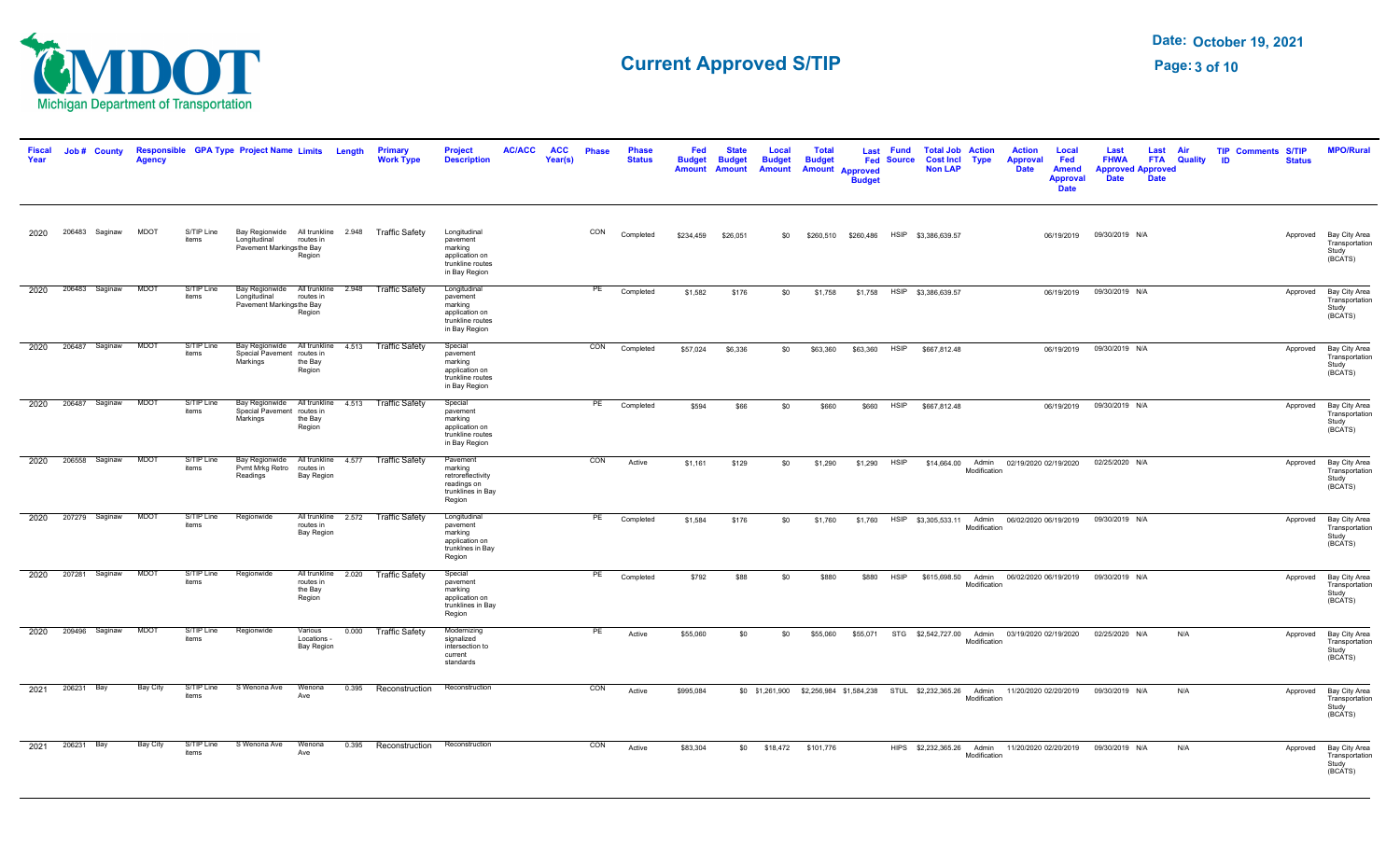

| <b>Fiscal</b><br>Year | Job # County    | Responsible GPA Type Project Name Limits Length<br>Aaencv                                          |                                             |                                                                           |       | <b>Primary</b><br><b>Work Type</b>                                                         | <b>Project</b><br><b>Description</b>                                                      | <b>AC/ACC</b> | <b>ACC</b><br>Year(s) | <b>Phase</b>   | <b>Phase</b><br><b>Status</b>                                                                                                    | Fed<br><b>Budget</b><br><b>Amount</b> | <b>State</b><br><b>Budget</b><br><b>Amount</b> | Local<br><b>Budget</b>                    | <b>Total</b><br><b>Budget</b> | Amount Amount Approved<br><b>Budget</b> | Last Fund<br><b>Fed Source</b> | <b>Total Job Action</b><br><b>Cost Incl Type</b><br><b>Non LAP</b>            |              | <b>Action</b><br><b>Approval</b><br><b>Date</b>   | Local<br>Fed<br><b>Amend</b><br><b>Approval</b><br><b>Date</b> | Last<br><b>FHWA</b><br><b>Date</b> | Last Air<br><b>Approved Approved</b><br><b>Date</b> | <b>FTA</b> Quality | <b>TIP Comments S/TIP</b><br><b>ID</b><br><b>Status</b> | <b>MPO/Rural</b>                                             |
|-----------------------|-----------------|----------------------------------------------------------------------------------------------------|---------------------------------------------|---------------------------------------------------------------------------|-------|--------------------------------------------------------------------------------------------|-------------------------------------------------------------------------------------------|---------------|-----------------------|----------------|----------------------------------------------------------------------------------------------------------------------------------|---------------------------------------|------------------------------------------------|-------------------------------------------|-------------------------------|-----------------------------------------|--------------------------------|-------------------------------------------------------------------------------|--------------|---------------------------------------------------|----------------------------------------------------------------|------------------------------------|-----------------------------------------------------|--------------------|---------------------------------------------------------|--------------------------------------------------------------|
|                       | 2021 130309 Bay | Bay County S/TIP Line Old Kawkawlin Rd Old<br>items                                                |                                             | Kawkawlin<br>Rd 2 Mile<br>to State<br>Park Dr                             |       | 2.273 Road<br>Rehabilitation                                                               | Mill, Rehab,<br>Resurface,<br>Drainage,<br>Signage                                        | ACC           | 2021                  | CON            | Active                                                                                                                           | \$123,343                             |                                                |                                           | \$123,343                     |                                         |                                | STUL \$2,529,178.07 Adjustment 10/16/2019 10/16/2019  10/31/2019  N/A         |              |                                                   |                                                                |                                    |                                                     | N/A                |                                                         | Approved Bay City Area<br>Transportation<br>Study<br>(BCATS) |
|                       | 2021 206166 Bay | Bay County S/TIP Line E Salzburg Rd<br>items                                                       |                                             | Salzburg<br>Road<br>Fraser<br>Road to<br>Eight Mile<br>Road Bay<br>County | 1.828 | Road<br>Rehabilitation                                                                     | Crush & Shape<br>& Asphalt<br>Resurfacing                                                 |               |                       |                | CON Suspended                                                                                                                    | \$580,000                             |                                                | \$0 \$420,000 \$1,000,000 \$1,000,000 STL |                               |                                         |                                |                                                                               | Modification | \$0.00 Admin 10/21/2020 02/17/2021 03/16/2021 N/A |                                                                |                                    |                                                     | N/A                |                                                         | Approved Bay City Area<br>Transportation<br>Study<br>(BCATS) |
|                       | 2021 206246 Bay | Bay<br>Metropolitan items<br>Transportation<br>Authority                                           | S/TIP Line Transit Operating Areawide 0.000 |                                                                           |       | SP3000-operating FY2021 Section<br>except JARC and 5307<br>New Freedom Operating           | Operating                                                                                 |               |                       |                | NI Programmed \$780,324 \$2,777,048 \$2,185,860 \$5,743,232 \$6,775,000 5307 \$5,743,232.00 Adjustment 04/21/2021 02/20/2019 N/A |                                       |                                                |                                           |                               |                                         |                                |                                                                               |              |                                                   |                                                                |                                    | 09/27/2019 N/A                                      |                    |                                                         | Approved Bay City Area<br>Transportation<br>Study<br>(BCATS) |
|                       | 2021 206278 Bay | Bay S/TIP Line Transit Capital Areawide 0.000<br>Metropolitan items<br>Transportation<br>Authority |                                             |                                                                           |       | SP1404-<br>computers<br>(hardware and<br>software)                                         | FY21 Section<br>5339 Capital -<br>Administrative<br>Vehicle,<br>Computer<br>Equipment     |               |                       | N              | Active                                                                                                                           |                                       | \$52,000 \$13,000                              |                                           | \$0 \$65,000                  |                                         |                                | 5339 \$153,759.00 Adjustment 04/21/2021 02/20/2019 N/A                        |              |                                                   |                                                                |                                    | 09/27/2019 N/A                                      |                    |                                                         | Approved Bay City Area<br>Transportation<br>Study<br>(BCATS) |
|                       | 2021 206278 Bay | Bay S/TIP Line Transit Capital Areawide 0.000<br>Metropolitan items<br>Transportation<br>Authority |                                             |                                                                           |       | SP1409-<br>administrative<br>vehicle                                                       | FY21 Section<br>5339 Capital -<br>Administrative<br>Vehicle,<br>Computer<br>Equipment     |               |                       | NI             | Active                                                                                                                           |                                       | \$71,007 \$17,752                              |                                           | \$0 \$88,759                  |                                         |                                | 5339 \$153,759.00 Adjustment 04/21/2021 02/20/2019 N/A                        |              |                                                   |                                                                |                                    | 09/27/2019 N/A                                      |                    |                                                         | Approved Bay City Area<br>Transportation<br>Study<br>(BCATS) |
|                       | 2021 206279 Bay | Bay S/TIP Line Transit Facility<br>Metropolitan items<br>Transportation<br>Authority               |                                             | ay Metro<br>Transportat<br>ion/Bay<br>County                              |       | Areawide/B 0.000 1140-Bus Support Window/Door/FI<br>Equip / Facilities oor<br>Replacements |                                                                                           |               |                       |                | NI Abandoned                                                                                                                     |                                       | \$64,000 \$16,000                              | \$0                                       | \$80,000                      | \$80,000 5339                           |                                | \$0.00                                                                        |              |                                                   | 06/19/2019 N/A                                                 |                                    | 09/27/2019 N/A                                      |                    |                                                         | Approved Bay City Area<br>Transportation<br>Study<br>(BCATS) |
|                       | 2021 210116 Bay | Bay<br>Metropolitan items<br>Transportation<br>Authority                                           | S/TIP Line Transit Operating Areawide 0.000 |                                                                           |       | 3000-Operating<br>Assistance                                                               | FY2021 5311 -<br>Operating<br>Assistance                                                  |               |                       | N <sub>1</sub> | Active                                                                                                                           |                                       | \$580,410 \$580,410                            |                                           |                               |                                         |                                | \$0 \$1,160,820 \$1,325,002 5311 \$580,410.00 Admin 11/09/2020 04/22/2020 N/A | Modification |                                                   |                                                                |                                    | 05/08/2020 N/A                                      |                    |                                                         | Approved Bay City Area<br>Transportation<br>Study<br>(BCATS) |
|                       | 2021 210614 Bay | Bay S/TIP Line Transit Capital Areawide 0.000<br>Metropolitan items<br>Transportation<br>Authority |                                             |                                                                           |       | SP1203-<br>admin/maintenanc <sup>5307</sup> Capital -<br>e facility<br>improvements        | FY21 Section<br>Van Purchase,<br>Computers,<br>Facility<br>Improvements                   |               |                       | $\overline{N}$ | Active                                                                                                                           |                                       | \$427,000 \$106,750                            |                                           |                               |                                         |                                | \$0 \$533,750 \$533,750 5307 \$718,750.00                                     |              |                                                   | 04/21/2021 N/A                                                 |                                    | 05/19/2021 N/A                                      |                    |                                                         | Approved Bay City Area<br>Transportation<br>Study<br>(BCATS) |
|                       | 2021 210614 Bay | Bay S/TIP Line Transit Capital Areawide 0.000<br>Metropolitan items<br>Transportation<br>Authority |                                             |                                                                           |       | SP1404-<br>computers<br>(hardware and<br>software)                                         | FY21 Section<br>5307 Capital -<br>Van Purchase,<br>Computers,<br>Facility<br>Improvements |               |                       | NI             | Active                                                                                                                           | \$20,000                              | \$5,000                                        | \$0                                       |                               |                                         |                                | \$25,000 \$25,000 5307 \$718,750.00                                           |              |                                                   | 04/21/2021 N/A                                                 |                                    | 05/19/2021 N/A                                      |                    |                                                         | Approved Bay City Area<br>Transportation<br>Study<br>(BCATS) |
|                       | 2021 210614 Bay | Bay S/TIP Line Transit Capital Areawide 0.000<br>Metropolitan items<br>Transportation<br>Authority |                                             |                                                                           |       | SP1206-Bus<br>terminal facility<br>improvements                                            | FY21 Section<br>5307 Capital -<br>Van Purchase,<br>Computers,<br>Facility<br>Improvements |               |                       | $\overline{N}$ | Active                                                                                                                           |                                       | \$40,000 \$10,000                              |                                           |                               |                                         |                                | \$0 \$50,000 \$50,000 5307 \$718,750.00                                       |              |                                                   | 04/21/2021 N/A                                                 |                                    | 05/19/2021 N/A                                      |                    |                                                         | Approved Bay City Area<br>Transportation<br>Study<br>(BCATS) |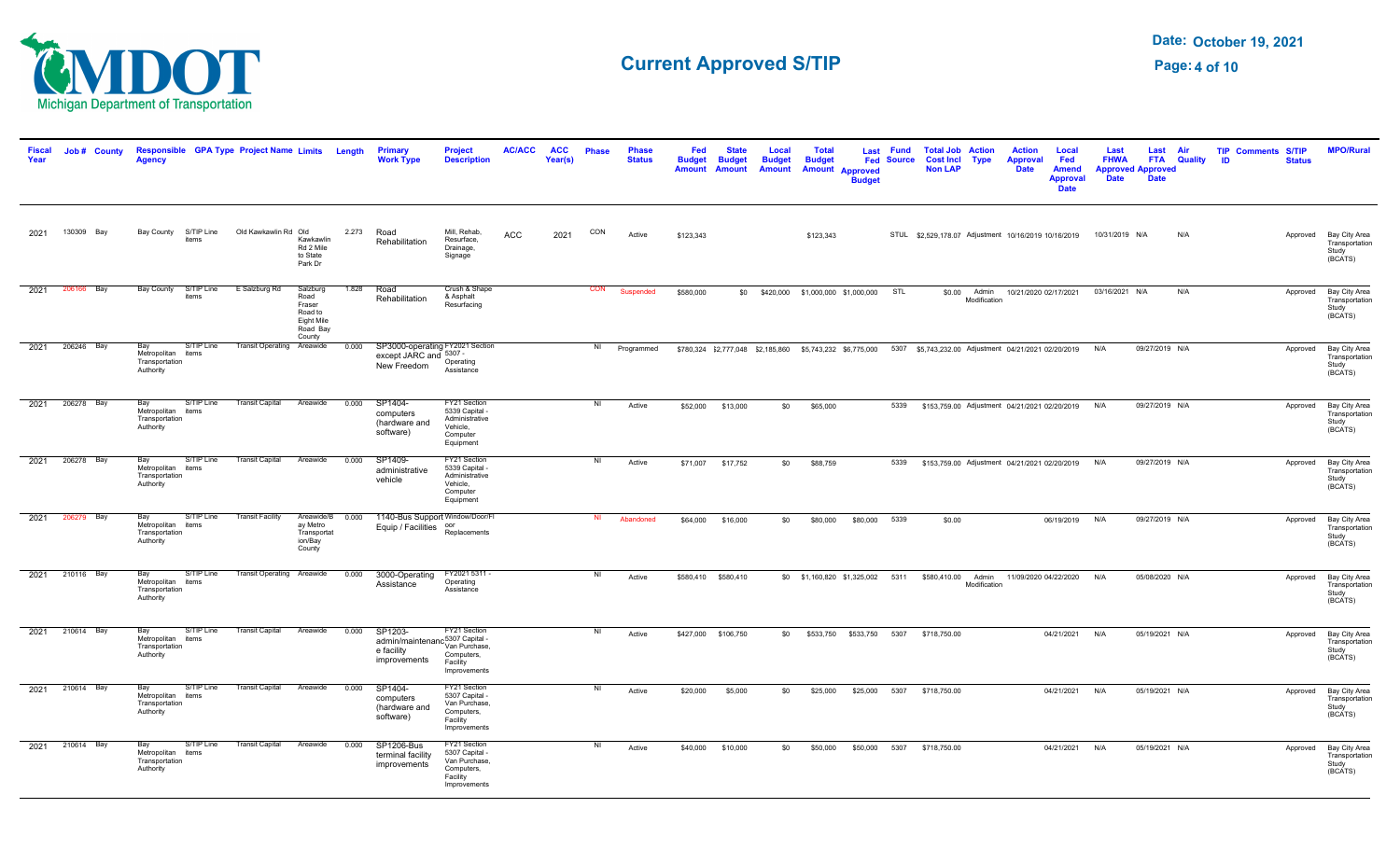

| <b>Fiscal</b><br>Year | Job # County    | <b>Agency</b>                                            |                                                  | Responsible GPA Type Project Name Limits Length |                                                             |       | <b>Primary</b><br><b>Work Type</b>                             | <b>Project</b><br><b>Description</b>                                                      | <b>AC/ACC</b> | <b>ACC</b><br>Year(s) | <b>Phase</b> | <b>Phase</b><br><b>Status</b> | Fed<br><b>Budget</b><br><b>Amount</b> | <b>State</b><br><b>Budget</b><br><b>Amount</b> | Local<br><b>Budget</b><br><b>Amount</b> | Total<br><b>Budget</b> | <b>Amount Approved</b><br><b>Budget</b> | Last Fund<br><b>Fed Source</b> | <b>Total Job Action</b><br><b>Non LAP</b>                     | <b>Cost Incl Type</b> | <b>Action</b><br><b>Approval</b><br><b>Date</b>                               | Local<br>Fed<br><b>Amend</b><br><b>Approval</b><br><b>Date</b> | Last<br><b>FHWA</b><br><b>Approved Approved</b><br><b>Date</b> | Last<br><b>Date</b> | Air<br><b>FTA</b> Quality | <b>TIP Comments S/TIP</b><br><b>ID</b> | <b>Status</b> | <b>MPO/Rural</b>                                             |
|-----------------------|-----------------|----------------------------------------------------------|--------------------------------------------------|-------------------------------------------------|-------------------------------------------------------------|-------|----------------------------------------------------------------|-------------------------------------------------------------------------------------------|---------------|-----------------------|--------------|-------------------------------|---------------------------------------|------------------------------------------------|-----------------------------------------|------------------------|-----------------------------------------|--------------------------------|---------------------------------------------------------------|-----------------------|-------------------------------------------------------------------------------|----------------------------------------------------------------|----------------------------------------------------------------|---------------------|---------------------------|----------------------------------------|---------------|--------------------------------------------------------------|
|                       | 2021 210614 Bay | Bay<br>Metropolitan items<br>Transportation<br>Authority | S/TIP Line                                       | <b>Transit Capital</b>                          | Areawide                                                    | 0.000 | SP1105-van<br>replacement, any<br>size with or<br>without lift | FY21 Section<br>5307 Capital -<br>Van Purchase,<br>Computers,<br>Facility<br>Improvements |               |                       | NI           | Active                        | \$88,000                              | \$22,000                                       | \$0                                     |                        |                                         |                                | \$110,000 \$110,000 5307 \$718,750.00                         |                       |                                                                               | 04/21/2021                                                     | N/A                                                            | 05/19/2021 N/A      |                           |                                        |               | Approved Bay City Area<br>Transportation<br>Study<br>(BCATS) |
| 2021                  | 128585 Bay      | <b>MDOT</b>                                              | S/TIP Line<br>items                              | $1 - 75$                                        | Beaver<br>Road to<br>Cottage<br>Grove                       | 4.549 | Road<br>Rehabilitation                                         | Concrete<br>Overlay or<br>Rubblize / Hot<br>Mix Asphalt<br>Overlay                        |               |                       | CON          | Active                        | \$25,287,422 \$2,809,714              |                                                |                                         |                        | \$0 \$28,097,136 \$28,097,136           |                                |                                                               | Modification          | IM 27,607,287.03 Admin 04/16/2020 12/18/2019                                  |                                                                | 12/30/2019 N/A                                                 |                     | N/A                       |                                        | Approved      | Bay City Area<br>Transportation<br>Study<br>(BCATS)          |
|                       | 2021 129229 Bay | <b>MDOT</b>                                              | Trunkline<br>Traffic<br>Operations And<br>Safety | $M-13$                                          | Beaver<br>Road                                              |       | 0.088 Traffic Safety                                           | Signal<br>Modernization &<br>Geometric<br>Improvements                                    |               |                       | CON          | Active                        | \$380,988                             | \$42,332                                       | \$0                                     |                        | \$423,320    \$423,320    HSIP          |                                |                                                               | Modification          | \$541,806.26 Admin 11/04/2020 06/19/2019                                      |                                                                | 01/08/2021 N/A                                                 |                     | N/A                       |                                        | Approved      | Bay City Area<br>Transportation<br>Study<br>(BCATS)          |
| 2021                  | 201403 Bay      | <b>MDOT</b>                                              | S/TIP Line<br>items                              | <b>US-10 W</b>                                  | 7 Mile<br>Road to<br>Bay City                               | 5.485 | Reconstruction                                                 | <b>HMA</b><br>Reconstruct                                                                 |               |                       | <b>ROW</b>   | Active                        | \$245,550                             | \$54,450                                       | \$0                                     |                        | \$300,000 \$300,000                     |                                | NH 33.680.987.00                                              |                       |                                                                               | 06/16/2021                                                     | 07/26/2021 N/A                                                 |                     | N/A                       |                                        |               | Approved Bay City Area<br>Transportation<br>Study<br>(BCATS) |
| 2021                  | 201645 Bay      | <b>MDOT</b>                                              | S/TIP Line<br>items                              | $1-75$                                          | $1 - 75$                                                    | 0.000 | Bridge<br>Replacement                                          | Deck<br>Replacement                                                                       |               |                       | CON          | Active                        | \$4,997,477 \$555,277                 |                                                |                                         |                        |                                         |                                |                                                               | Modification          | \$0 \$5,552,753 \$5,274,636 HIPI \$5,057,214.61 Admin 08/12/2020 06/19/2019   |                                                                | 09/30/2019 N/A                                                 |                     | N/A                       |                                        | Approved      | Bay City Area<br>Transportation<br>Study<br>(BCATS)          |
| 2021                  | 202649 Bay      | <b>MDOT</b>                                              | S/TIP Line<br>items                              | M-84 N                                          | M-84 in<br>Bay Co, M-<br>47 & M-81<br>in Saginaw<br>Co      |       | 29.048 Traffic Safety                                          | Non-freeway<br>Signing                                                                    |               |                       | PE           | Active                        | \$19,500                              | \$0                                            | \$0                                     | \$19,500               | \$19,497 STG                            |                                |                                                               | Modification          | \$577,000.00 Admin 10/16/2019 06/19/2019                                      |                                                                | 09/30/2019 N/A                                                 |                     | N/A                       |                                        | Approved      | Bay City Area<br>Transportation<br>Study<br>(BCATS)          |
|                       | 2021 203156 Bay | <b>MDOT</b>                                              | Trunkline<br>Bridge                              | $M-13$                                          | M-13 & M-<br>84 over<br>West<br>Channel<br>Saginaw<br>River |       | 0.000 Bridge CPM                                               | Scour<br>Protection                                                                       |               |                       | CON          | Active                        | \$294,556                             | \$65,316                                       | \$0                                     |                        | \$359,872 \$359,872 NH                  |                                |                                                               | Modification          | \$607,957.00 Admin 04/27/2021 04/17/2019                                      |                                                                |                                                                | N/A                 | N/A                       |                                        | Approved      | Bay City Area<br>Transportation<br>Study<br>(BCATS)          |
| 2021                  | 204969 Bay      | <b>MDOT</b>                                              | S/TIP Line<br>items                              | $1 - 75$                                        | over<br>Beaver<br>Road                                      | 0.000 | Bridge<br>Replacement                                          | Deck<br>Replacement                                                                       |               |                       | CON          | Active                        | \$1,810,803 \$201,201                 |                                                |                                         |                        | \$0 \$2,012,003 \$2,012,003             |                                | IM \$2,188,871.12                                             |                       |                                                                               |                                                                | 06/19/2019  09/30/2019  N/A                                    |                     | N/A                       |                                        |               | Approved Bay City Area<br>Transportation<br>Study<br>(BCATS) |
|                       | 2021 204971 Bay | <b>MDOT</b>                                              | Trunkline<br>Bridge                              | $1-75$                                          | over<br>Hembling<br>Drain                                   |       | 0.000 Bridge CSM                                               | Joint Repair,<br>Scour<br>Protection                                                      |               |                       | CON          | Active                        | \$141,402                             | \$15,711                                       |                                         |                        |                                         |                                | \$0 \$157,113 \$157,113 IM \$229,000.00 Adjustment 03/18/2019 |                       |                                                                               |                                                                | 09/30/2019 N/A                                                 |                     | N/A                       |                                        | Approved      | Bay City Area<br>Transportation<br>Study<br>(BCATS)          |
| 2021                  | 208823 Bay      | <b>MDOT</b>                                              | S/TIP Line<br>items                              | M-25 W                                          | $M-25$<br>Freeway<br>Ends east<br>to Walnut<br>Street.      |       | 1.262 Reconstruction                                           | Complete<br>Roadway<br>Reconstruct.                                                       |               |                       | PE           | Active                        |                                       | \$852,325 \$172,463                            |                                         |                        |                                         |                                |                                                               | Modification          | \$16,538 \$1,041,326 \$1,041,326 NH 12,595,914.00 Admin 04/16/2020 10/16/2019 |                                                                | 10/31/2019 N/A                                                 |                     | N/A                       |                                        |               | Approved Bay City Area<br>Transportation<br>Study<br>(BCATS) |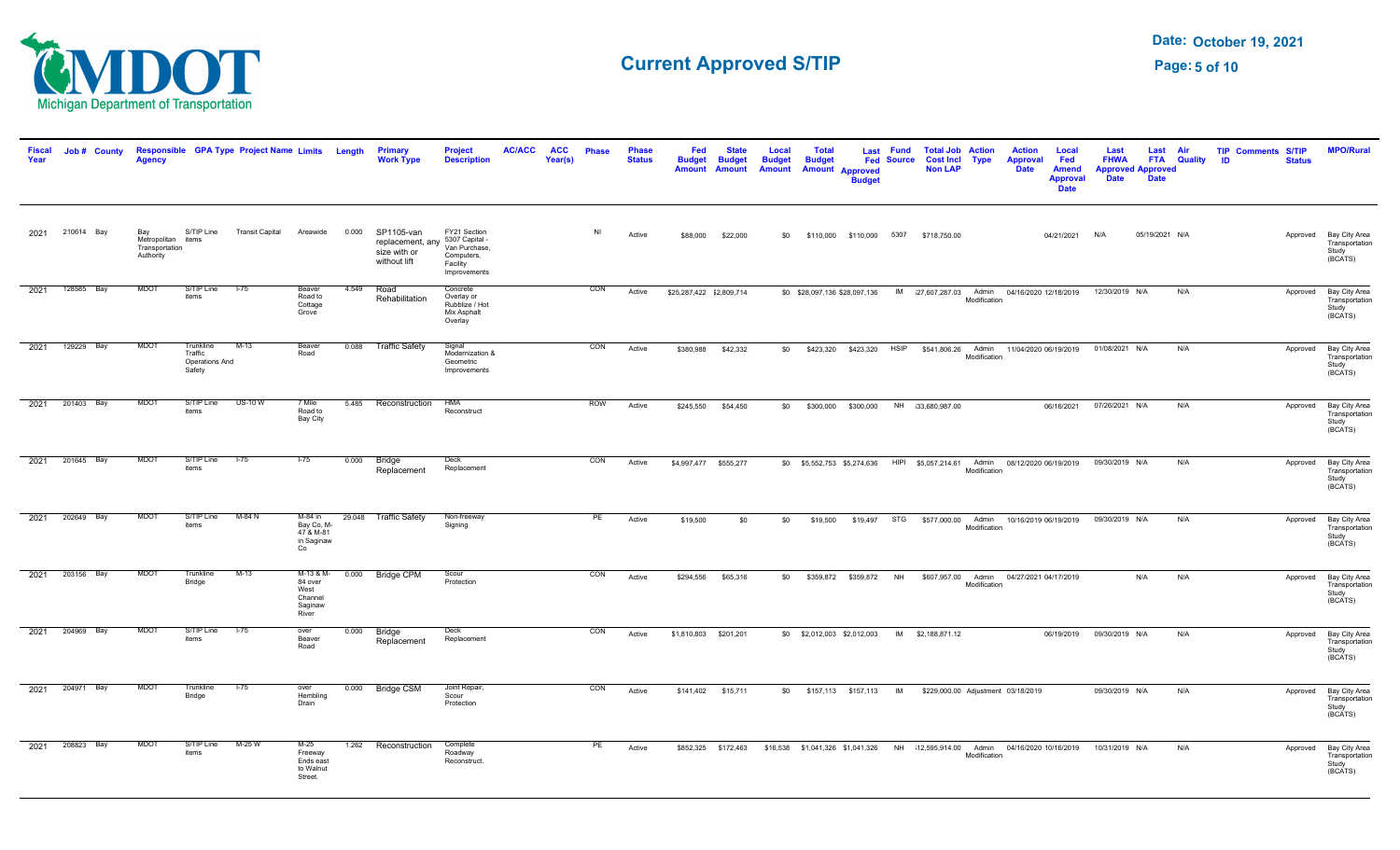

| Year | Job # County        | <b>Agency</b>                                            |                                                  | Responsible GPA Type Project Name Limits Length |                                                       |                     | Primary<br><b>Work Type</b>                                                   | <b>Description</b>                                                                  | <b>AC/ACC</b> | <b>ACC</b><br>Year(s) | <b>Phase</b> | <b>Phase</b><br><b>Status</b> | Fed<br><b>Budget</b><br><b>Amount</b> | <b>Budget</b><br>Amount | Local<br><b>Budget</b><br>Amount | Total<br><b>Budget</b> | Last<br><b>Amount Approved</b><br><b>Budget</b> | <b>Fund</b><br><b>Fed Source</b> | <b>Total Job Action</b><br><b>Cost Incl Type</b><br><b>Non LAP</b>                                                                     |              | <b>Action</b><br><b>Approval</b><br><b>Date</b> | Local<br>Fed<br><b>Amend</b><br><b>Approval</b><br><b>Date</b> | Last<br><b>FHWA</b><br><b>Approved Approved</b><br><b>Date</b> | Last<br><b>FTA</b><br><b>Date</b> | Air<br><b>Quality</b> | <b>Comments S/TIP</b><br><b>TIP</b><br>-ID<br><b>Status</b> | <b>MPO/Rural</b>                                             |
|------|---------------------|----------------------------------------------------------|--------------------------------------------------|-------------------------------------------------|-------------------------------------------------------|---------------------|-------------------------------------------------------------------------------|-------------------------------------------------------------------------------------|---------------|-----------------------|--------------|-------------------------------|---------------------------------------|-------------------------|----------------------------------|------------------------|-------------------------------------------------|----------------------------------|----------------------------------------------------------------------------------------------------------------------------------------|--------------|-------------------------------------------------|----------------------------------------------------------------|----------------------------------------------------------------|-----------------------------------|-----------------------|-------------------------------------------------------------|--------------------------------------------------------------|
| 2021 | Bay<br>208827       | <b>MDOT</b>                                              | S/TIP Line<br>items                              | M-25 E                                          | M-25<br>Freeway<br>end to<br>Walnut<br>Street         |                     | 1.211 Reconstruction                                                          | Complete<br>roadway<br>reconstruction.                                              |               |                       | PE           | Active                        | \$805,596                             | \$163,008               | \$15,631                         | \$984,235              | \$984,234                                       | <b>NH</b>                        | 11,910,819.00 Admin 04/16/2020 10/16/2019                                                                                              | Modification |                                                 |                                                                | 10/31/2019 N/A                                                 |                                   | N/A                   |                                                             | Approved Bay City Area<br>Transportation<br>Study<br>(BCATS) |
| 2021 | 209495 Bay          | MDO <sub>1</sub>                                         | Trunkline<br>Traffic<br>Operations And<br>Safety | $M-13$                                          | Various<br>Locations -<br>Bay City<br>TSC             | 0.000               | <b>Traffic Safety</b>                                                         | Modernizing<br>signalized<br>intersection to<br>current<br>standards                |               |                       | <b>ROW</b>   | Active                        | \$10,000                              | \$0                     | \$0                              | \$10,000               |                                                 |                                  | \$10,000 STG \$2,186,550.00 Admin                                                                                                      | Modification | 03/30/2020                                      |                                                                |                                                                | N/A                               | N/A                   | Approved                                                    | Bay City Area<br>Transportation<br>Study<br>(BCATS)          |
|      | 2021 209738 Bay     | <b>MDOT</b>                                              | Trunkline<br>Traffic<br>Operations And<br>Safety | $M-247$                                         | @ Huron<br>and<br>Eastern<br>crossing in<br>Bay City  |                     | 0.000 Railroad                                                                | Railroad<br>crossing surface<br>reconstruction                                      |               |                       | CON          | Active                        | \$111,956                             | \$12,439                | \$0                              |                        | \$124,395 \$124,395 STRH                        |                                  |                                                                                                                                        | Modification | \$51,758.71 Admin 01/10/2020                    |                                                                | 01/08/2021 N/A                                                 |                                   | N/A                   | Approved                                                    | Bay City Area<br>Transportation<br>Study<br>(BCATS)          |
| 2021 | 207279 Saginaw      | <b>MDOT</b>                                              | S/TIP Line<br>items                              | Regionwide                                      | routes in<br>Bay Region                               | All trunkline 2.572 | <b>Traffic Safety</b>                                                         | Longitudinal<br>pavement<br>marking<br>application on<br>trunklnes in Bay<br>Region |               |                       | CON          | Active                        | \$254,232                             | \$28,248                | \$0                              | \$282,480              | \$278,080                                       |                                  | HSIP \$3,305,533.11 Admin                                                                                                              | Modification | 06/02/2020 06/19/2019                           |                                                                | 09/30/2019 N/A                                                 |                                   |                       | Approved                                                    | Bay City Area<br>Transportation<br>Study<br>(BCATS)          |
|      | 2021 207281 Saginaw | <b>MDOT</b>                                              | S/TIP Line<br>items                              | Regionwide                                      | routes in<br>the Bay<br>Region                        |                     | All trunkline 2.020 Traffic Safety                                            | Special<br>pavement<br>marking<br>application on<br>trunklines in Bay<br>Region     |               |                       | CON          | Active                        | \$45,936                              | \$5,104                 | \$0                              | \$51,040               | \$51,040                                        | <b>HSIP</b>                      | \$615,698.50 Admin                                                                                                                     | Modification | 06/02/2020 06/19/2019                           |                                                                | 09/30/2019 N/A                                                 |                                   |                       | Approved                                                    | Bay City Area<br>Transportation<br>Study<br>(BCATS)          |
|      | 2021 207305 Saginaw | <b>MDOT</b>                                              | S/TIP Line<br>items                              | Regionwide                                      | All trunkline 1.737<br>routes in<br>the Bay<br>Region |                     | <b>Traffic Safety</b>                                                         | Retroreflectivity<br>readings on<br>trunklines in Bay<br>Region                     |               |                       | CON          | Active                        | \$1,742                               | \$194                   | \$0                              | \$1,936                | \$1,936                                         | <b>HSIP</b>                      |                                                                                                                                        | Modification | \$18,428.26 Admin 06/04/2020 06/19/2019         |                                                                | 09/30/2019 N/A                                                 |                                   |                       |                                                             | Approved Bay City Area<br>Transportation<br>Study<br>(BCATS) |
| 2021 | 211142 Saginaw      | <b>MDOT</b>                                              | S/TIP Line<br>items                              | Regionwide                                      | All trunkline<br>routes in<br>the Bay<br>Region       | 3.189               | <b>Traffic Safety</b>                                                         | FY 2021<br>Durable<br>Pavement<br>Marking<br>Placement                              |               |                       | CON          | Completed                     | \$31,680                              | \$3,520                 | \$0                              | \$35,200               | \$35,200                                        | <b>HSIP</b>                      |                                                                                                                                        | Modification | \$391,482.40 Admin 01/08/2021 10/21/2020        |                                                                | 11/06/2020 N/A                                                 |                                   |                       |                                                             | Approved Bay City Area<br>Transportation<br>Study<br>(BCATS) |
| 2021 | 211142 Saginaw      | <b>MDOT</b>                                              | S/TIP Line<br>items                              | Regionwide                                      | routes in<br>the Bay<br>Region                        | All trunkline 3.189 | Traffic Safety                                                                | FY 2021<br>Durable<br>Pavement<br>Marking<br>Placement                              |               |                       | PE           | Abandoned                     | \$396                                 | \$44                    | \$0                              | \$440                  | \$440                                           | <b>HSIP</b>                      |                                                                                                                                        | Modification | \$391,482.40 Admin 01/08/2021 05/19/2021        |                                                                | 06/08/2021 N/A                                                 |                                   |                       | Approved                                                    | Bay City Area<br>Transportation<br>Study<br>(BCATS)          |
|      | 2022 206234 Bay     | Bay City                                                 | S/TIP Line<br>items                              | S Wenona Ave                                    | Wenona<br>Ave                                         |                     | 0.362 Reconstruction                                                          | Reconstruction                                                                      |               |                       | CON          | Programmed \$1,151,000        |                                       |                         |                                  |                        |                                                 |                                  | \$0 \$970,706 \$2,121,706 \$1,434,866 STUL \$2,480,423.00                                                                              |              |                                                 |                                                                | 02/20/2019  09/30/2019  N/A                                    |                                   | N/A                   |                                                             | Approved Bay City Area<br>Transportation<br>Study<br>(BCATS) |
| 2022 | 200943 Bay          | Bay<br>Metropolitan items<br>Transportation<br>Authority | S/TIP Line                                       | Transit Operating Areawide                      |                                                       | 0.000               | SP3000-operating FY 2022 Sec<br>except JARC and 5307 Operating<br>New Freedom | Assistance                                                                          |               |                       | NI           | Programmed                    |                                       |                         |                                  |                        |                                                 |                                  | \$680,432    \$2,739,633    \$3,963,784    \$7,383,849    \$6,775,000    5307    \$7,383,849.00    Adjustment 06/16/2021    02/20/2019 |              |                                                 |                                                                | N/A                                                            | 09/27/2019 N/A                    |                       |                                                             | Approved Bay City Area<br>Transportation<br>Study<br>(BCATS) |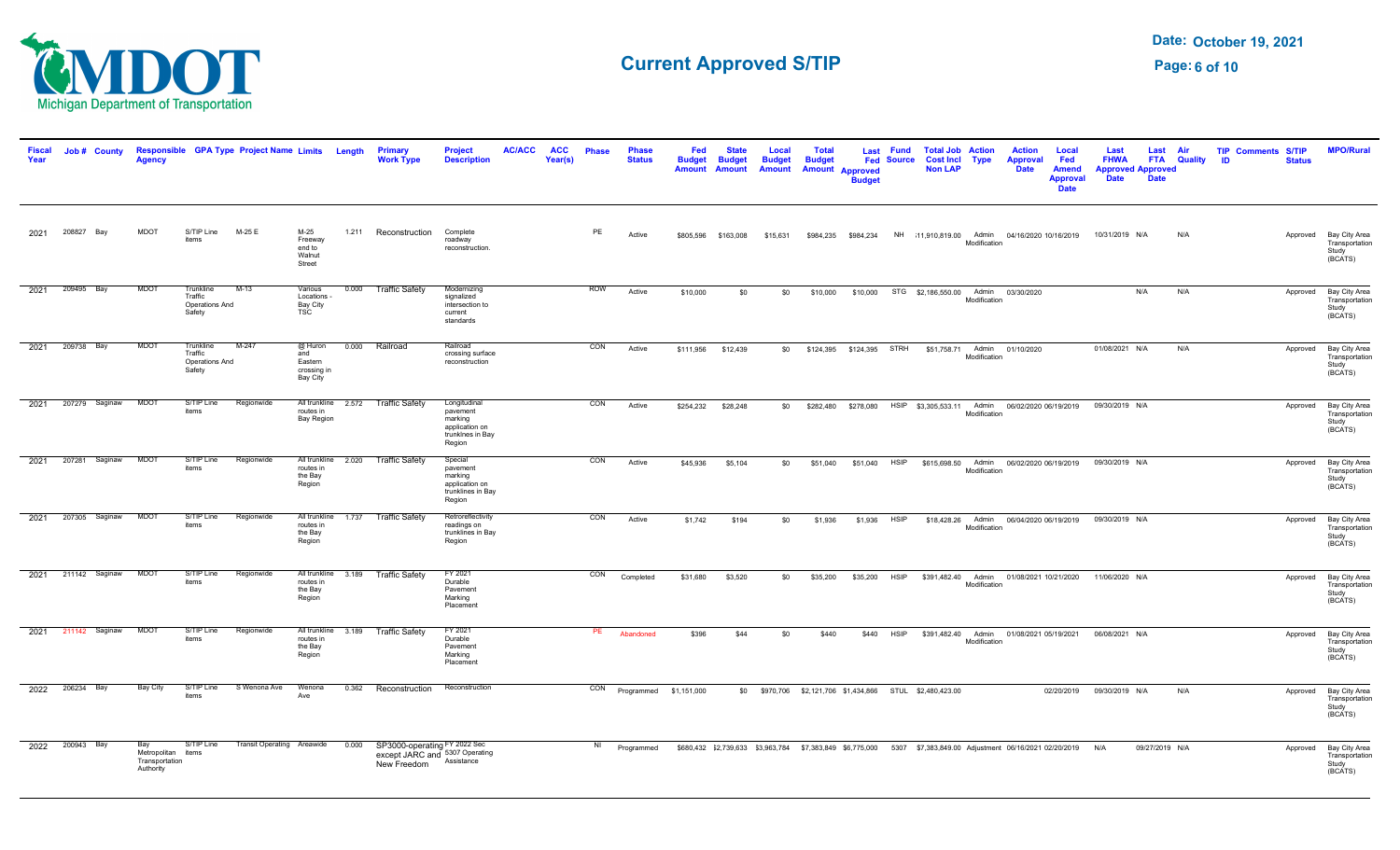

| <b>Fiscal</b><br>Year | Job # County    | <b>Agency</b>                                            |                     | Responsible GPA Type Project Name Limits Length |                                                                  |       | Primary<br><b>Work Type</b>                                                          | <b>Project</b><br><b>Description</b>                                                   | <b>AC/ACC</b> | <b>ACC</b><br>Year(s) | <b>Phase</b> | <b>Phase</b><br><b>Status</b> | Fed<br><b>Budget</b><br><b>Amount</b> | <b>State</b><br><b>Budget</b><br><b>Amount</b> | Local<br><b>Budget</b><br><b>Amount</b> | <b>Total</b><br><b>Budget</b> | <b>Amount Approved</b><br><b>Budget</b> | Last Fund<br><b>Fed Source</b> | <b>Total Job Action</b><br><b>Cost Incl Type</b><br><b>Non LAP</b>                |              | <b>Action</b><br><b>Approval</b><br><b>Date</b> | Local<br>Fed<br><b>Amend</b><br><b>Approval</b><br><b>Date</b> | Last<br><b>FHWA</b><br><b>Date</b>                                     | Last Air<br><b>Approved Approved</b><br><b>Date</b> | <b>FTA</b> Quality | <b>TIP Comments S/TIP</b><br>ID | <b>Status</b> | <b>MPO/Rural</b>                                             |
|-----------------------|-----------------|----------------------------------------------------------|---------------------|-------------------------------------------------|------------------------------------------------------------------|-------|--------------------------------------------------------------------------------------|----------------------------------------------------------------------------------------|---------------|-----------------------|--------------|-------------------------------|---------------------------------------|------------------------------------------------|-----------------------------------------|-------------------------------|-----------------------------------------|--------------------------------|-----------------------------------------------------------------------------------|--------------|-------------------------------------------------|----------------------------------------------------------------|------------------------------------------------------------------------|-----------------------------------------------------|--------------------|---------------------------------|---------------|--------------------------------------------------------------|
|                       | 2022 206282 Bay | Bay<br>Metropolitan items<br>Transportation<br>Authority | S/TIP Line          | <b>Transit Capital</b>                          | Areawide                                                         | 0.000 | SP1206-Bus<br>terminal facility<br>improvements                                      | FY 2022 Sec<br>5339 - Facility<br>Improvements:<br>concrete drive<br>replacement       |               |                       | NI           | Programmed                    | \$123,007                             | \$30,752                                       | \$0                                     |                               |                                         |                                | \$153,759  \$153,759  5339  \$153,759.00  Adjustment  06/16/2021  06/16/2021  N/A |              |                                                 |                                                                |                                                                        | 07/21/2021 N/A                                      |                    |                                 |               | Approved Bay City Area<br>Transportation<br>Study<br>(BCATS) |
|                       | 2022 206287 Bay | Bay<br>Metropolitan items<br>Transportation<br>Authority | S/TIP Line          | <b>Transit Facility</b>                         | Areawide/B 0.000<br>ay Metro<br>Transportat<br>ion/Bay<br>County |       | 1140-Bus Support Replace Air<br>Equip / Facilities Make-Up Unit                      |                                                                                        |               |                       | NI           | Abandoned                     | \$64,000                              | \$16,000                                       | \$0                                     | \$80,000                      | \$80,000 5339                           |                                | \$0.00                                                                            |              |                                                 | 06/19/2019                                                     | N/A                                                                    | 09/27/2019 N/A                                      |                    |                                 | Approved      | Bay City Area<br>Transportation<br>Study<br>(BCATS)          |
|                       | 2022 212869 Bay | Bay<br>Metropolitan items<br>Transportation<br>Authority | S/TIP Line          | <b>Transit Capital</b>                          | Areawide                                                         | 0.000 | SP1105-van<br>replacement, any 5307 - Facility<br>size with or<br>without lift       | FY 2022 Sec<br>Improvements,<br>Lift Van<br>Replacements                               |               |                       |              | NI Programmed                 | \$132,000                             | \$33,000                                       |                                         |                               | \$0 \$165,000 \$165,000 5307            |                                | \$843,615.00                                                                      |              |                                                 | 06/16/2021                                                     | N/A                                                                    | 07/21/2021 N/A                                      |                    |                                 | Approved      | Bay City Area<br>Transportation<br>Study<br>(BCATS)          |
|                       | 2022 212869 Bay | Bav<br>Metropolitan items<br>Transportation<br>Authority | S/TIP Line          | <b>Transit Capital</b>                          | Areawide                                                         | 0.000 | SP1203-<br>admin/maintenanc <sup>5307</sup> - Facility<br>e facility<br>improvements | FY 2022 Sec<br>Improvements,<br>Lift Van<br>Replacements                               |               |                       | NI           | Programmed                    | \$542,892 \$135,723                   |                                                | \$0                                     |                               | \$678,615 \$678,615 5307                |                                | \$843,615.00                                                                      |              |                                                 | 06/16/2021                                                     | N/A                                                                    | 07/21/2021 N/A                                      |                    |                                 | Approved      | Bay City Area<br>Transportation<br>Study<br>(BCATS)          |
|                       | 2022 208823 Bay | <b>MDOT</b>                                              | S/TIP Line<br>items | $M-25W$                                         | $M-25$<br>Freeway<br>Ends east<br>to Walnut<br>Street.           | 1.262 | Reconstruction                                                                       | Complete<br>Roadway<br>Reconstruct.                                                    |               |                       |              | ROW Programmed                |                                       | \$81,850 \$16,562                              | \$1,588                                 |                               |                                         |                                | \$100,000 \$100,000 NH 12,595,914.00 Admin 10/06/2021 10/16/2019                  | Modification |                                                 |                                                                | 10/31/2019 N/A                                                         |                                                     | N/A                |                                 |               | Approved Bay City Area<br>Transportation<br>Study<br>(BCATS) |
| 2022                  | 208827 Bay      | MDOT                                                     | S/TIP Line<br>items | $M-25E$                                         | $M-25$<br>Freeway<br>end to<br>Walnut<br>Street                  | 1.211 | Reconstruction                                                                       | Complete<br>roadway<br>reconstruction.                                                 |               |                       |              | ROW Programmed                | \$81,850                              | \$16,562                                       | \$1,588                                 |                               | \$100,000 \$100,000                     |                                | NH 11,910,819.00 Admin 10/06/2021 10/16/2019                                      | Modification |                                                 |                                                                | 10/31/2019 N/A                                                         |                                                     | N/A                |                                 | Approved      | Bay City Area<br>Transportation<br>Study<br>(BCATS)          |
|                       | 2022 211183 Bay | <b>MDOT</b>                                              | S/TIP Line<br>items | $US-10 W$                                       | 7 Mile<br>Road to<br>$US-10$<br>Railroad<br>Bridge               | 6.998 | Reconstruction                                                                       | Reconstruct                                                                            |               |                       |              | PE Programmed                 |                                       | \$637,724 \$141,414                            |                                         |                               | \$0 \$779.138 \$779.138                 |                                | NH 47.144.267.00 Adjustment 04/21/2021 12/16/2020                                 |              |                                                 |                                                                | 01/08/2021 N/A                                                         |                                                     | N/A                |                                 | Approved      | Bay City Area<br>Transportation<br>Study<br>(BCATS)          |
| 2022                  | 205858 Saginaw  | <b>MDOT</b>                                              | S/TIP Line<br>items | Regionwide                                      | All trunkline 2.634<br>routes in<br><b>Bay Region</b>            |       | <b>Traffic Safety</b>                                                                | Pavement<br>marking<br>retroreflectivity<br>readings on<br>trunklines in Bay<br>Region |               |                       |              | CON Programmed                | \$1,742                               | \$194                                          | \$0                                     | \$1,936                       | \$1,936 HSIP                            |                                |                                                                                   | Modification |                                                 |                                                                | \$22,000.00 Admin 06/04/2020 06/19/2019 09/30/2019 N/A                 |                                                     |                    |                                 | Approved      | Bay City Area<br>Transportation<br>Study<br>(BCATS)          |
| 2022                  | 207317 Saginaw  | <b>MDOT</b>                                              | S/TIP Line<br>items | Regionwide                                      | All trunkline 1.399<br>routes in<br><b>Bay Region</b>            |       | <b>Traffic Safety</b>                                                                | Longitudinal<br>pavement<br>marking<br>application on<br>trunklines in Bay<br>Region   |               |                       |              | CON Programmed                | \$289,872 \$32,208                    |                                                | \$0                                     |                               |                                         |                                | \$322,080 \$278,080 HSIP \$3,680,000.00 Admin 08/18/2021 06/19/2019               | Modification |                                                 |                                                                | 09/30/2019 N/A                                                         |                                                     |                    |                                 |               | Approved Bay City Area<br>Transportation<br>Study<br>(BCATS) |
| 2022                  | 207317 Saginaw  | <b>MDOT</b>                                              | S/TIP Line<br>items | Regionwide                                      | All trunkline 1.399<br>routes in<br><b>Bay Region</b>            |       | <b>Traffic Safety</b>                                                                | Longitudinal<br>pavement<br>marking<br>application on<br>trunklines in Bay<br>Region   |               |                       | PE           | Programmed                    | \$1,584                               | \$176                                          | \$0                                     | \$1,760                       |                                         |                                |                                                                                   | Modification |                                                 |                                                                | \$1,760 HSIP \$3,680,000.00 Admin 06/17/2020 06/19/2019 09/30/2019 N/A |                                                     |                    |                                 |               | Approved Bay City Area<br>Transportation<br>Study<br>(BCATS) |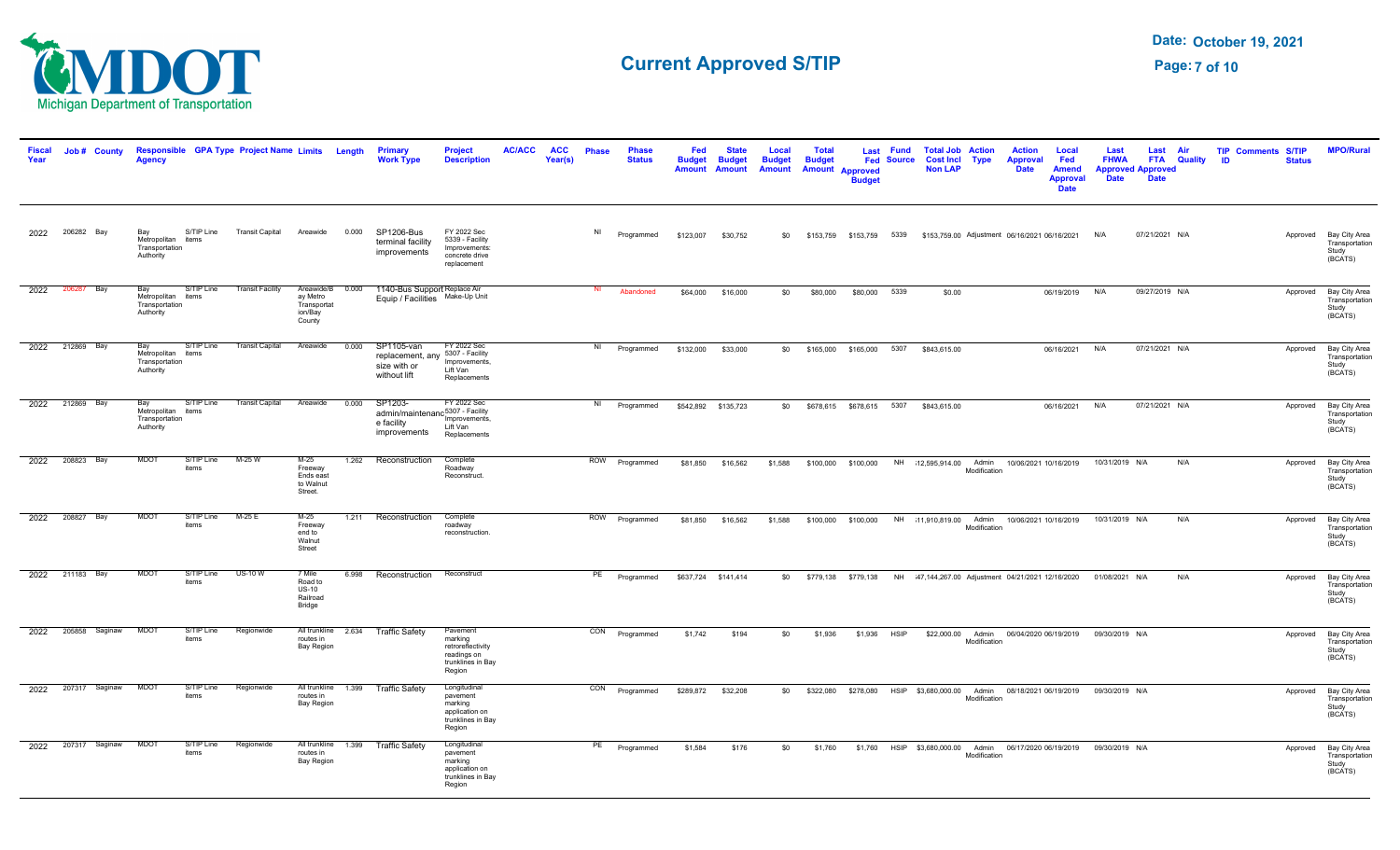

| Fiscal<br>Year |                 | Job # County        | <b>Agency</b>                                            |                     | Responsible GPA Type Project Name Limits Length  |                                                           |       | <b>Primary</b><br><b>Work Type</b>                                        | <b>Project</b><br><b>Description</b>                                                | <b>AC/ACC</b> | <b>ACC</b><br>Year(s) | <b>Phase</b> | <b>Phase</b><br><b>Status</b>                                                                                              | Fed<br><b>Budget</b><br><b>Amount</b> | <b>State</b><br><b>Budget</b><br>Amount | Local<br><b>Budget</b><br><b>Amount</b> | <b>Total</b><br><b>Budget</b> | Last<br><b>Amount Approved</b><br><b>Budget</b> | <b>Fund</b><br><b>Fed Source</b> | <b>Total Job Action</b><br><b>Cost Incl Type</b><br><b>Non LAP</b> |              | <b>Action</b><br><b>Approval</b><br><b>Date</b>                                         | Local<br>Fed<br><b>Amend</b><br><b>Approval</b><br><b>Date</b> | Last<br><b>FHWA</b><br><b>Approved Approved</b><br><b>Date</b>        | Last<br><b>Date</b> | Air<br><b>FTA</b> Quality | <b>TIP Comments S/TIP</b><br><b>ID</b> | <b>Status</b> | <b>MPO/Rural</b>                                             |
|----------------|-----------------|---------------------|----------------------------------------------------------|---------------------|--------------------------------------------------|-----------------------------------------------------------|-------|---------------------------------------------------------------------------|-------------------------------------------------------------------------------------|---------------|-----------------------|--------------|----------------------------------------------------------------------------------------------------------------------------|---------------------------------------|-----------------------------------------|-----------------------------------------|-------------------------------|-------------------------------------------------|----------------------------------|--------------------------------------------------------------------|--------------|-----------------------------------------------------------------------------------------|----------------------------------------------------------------|-----------------------------------------------------------------------|---------------------|---------------------------|----------------------------------------|---------------|--------------------------------------------------------------|
| 2022           |                 | 207319 Saginaw      | <b>MDOT</b>                                              | S/TIP Line<br>items | Regionwide                                       | routes in<br>the Bay<br>Region                            |       | All trunkline 3.252 Traffic Safety                                        | Special<br>pavement<br>marking<br>application on<br>trunklines in Bay<br>Region     |               |                       | CON          | Programmed                                                                                                                 | \$41,976                              | \$4,664                                 | \$0                                     | \$46,640                      |                                                 | \$51,040 HSIP                    |                                                                    | Modification |                                                                                         |                                                                | \$540,000.00 Admin 08/18/2021 06/19/2019 09/30/2019 N/A               |                     |                           |                                        |               | Approved Bay City Area<br>Transportation<br>Study<br>(BCATS) |
| 2022           |                 | 207319 Saginaw      | <b>MDOT</b>                                              | S/TIP Line<br>items | Regionwide                                       | All trunkline 3.252<br>routes in<br>the Bay<br>Region     |       | <b>Traffic Safety</b>                                                     | Special<br>pavement<br>marking<br>application on<br>trunklines in Bay<br>Region     |               |                       |              | PE Programmed                                                                                                              | \$792                                 | \$88                                    | \$0                                     | \$880                         | \$880                                           | <b>HSIP</b>                      |                                                                    | Modification |                                                                                         |                                                                | \$540,000.00 Admin 06/17/2020 06/19/2019 09/30/2019 N/A               |                     |                           |                                        | Approved      | Bay City Area<br>Transportation<br>Study<br>(BCATS)          |
|                |                 | 2022 209496 Saginaw | <b>MDOT</b>                                              | S/TIP Line<br>items | Regionwide                                       | Various<br>Locations -<br>Bay Region                      |       | 0.000 Traffic Safety                                                      | Modernizing<br>signalized<br>intersection to<br>current<br>standards                |               |                       |              | ROW Programmed                                                                                                             | \$1,667                               | \$0                                     | \$0                                     | \$1,667                       |                                                 |                                  |                                                                    | Modification |                                                                                         |                                                                | \$1,667 STG \$2,542,727.00 Admin 08/18/2021 02/19/2020 02/25/2020 N/A |                     | N/A                       |                                        |               | Approved Bay City Area<br>Transportation<br>Study<br>(BCATS) |
| 2023           | 206236 Bay      |                     | <b>Bay City</b>                                          | S/TIP Line<br>items | S Wenona Ave                                     | Wenona<br>Ave                                             | 0.640 | Reconstruction                                                            | Reconstruction                                                                      |               |                       |              | CON Programmed \$1,174,000                                                                                                 |                                       |                                         |                                         |                               |                                                 |                                  |                                                                    | Modification | \$0 \$2,714,148 \$3,888,148 \$2,501,535 STUL \$4,613,803.00 Admin 10/21/2020 02/20/2019 |                                                                | 09/30/2019 N/A                                                        |                     | N/A                       |                                        |               | Approved Bay City Area<br>Transportation<br>Study<br>(BCATS) |
|                | 2023 206236 Bay |                     | Bay City                                                 | S/TIP Line<br>items | S Wenona Ave                                     | Wenona<br>Ave                                             |       | 0.640 Reconstruction                                                      | Reconstruction                                                                      |               |                       |              | CON Programmed                                                                                                             | \$82,072                              |                                         | \$0 \$18,199                            | \$100,271                     |                                                 |                                  |                                                                    | Modification |                                                                                         |                                                                | HIPS \$4,613,803.00 Admin 10/21/2020 02/20/2019 09/30/2019 N/A        |                     | N/A                       |                                        |               | Approved Bay City Area<br>Transportation<br>Study<br>(BCATS) |
| 2023           | 206168 Bay      |                     | Bay County                                               | S/TIP Line<br>items | E Beaver Rd                                      | County<br>Wide <sup>2</sup><br>Rehabilitati<br>on         | 0.000 | Road<br>Rehabilitation                                                    | Crush & Shape<br>& Asphalt<br>Resurfacing                                           |               |                       |              | CON Programmed                                                                                                             | \$603,000                             |                                         | \$0 \$207,000                           |                               |                                                 |                                  | \$810,000 \$810,000 STL \$1,012,500.00 Admin                       | Modification | 10/21/2020                                                                              |                                                                |                                                                       | N/A                 | N/A                       |                                        |               | Approved Bay City Area<br>Transportation<br>Study<br>(BCATS) |
|                | 2023 200103 Bay |                     | Bay<br>Metropolitan items<br>Transportation<br>Authority | S/TIP Line          | <b>Transit Operating Areawide</b>                |                                                           | 0.000 | SP3000-operating FY 2023 5307<br>except JARC and Operating<br>New Freedom | Assistance                                                                          |               |                       | NI           | Programmed \$1,500,000 \$3,175,000 \$2,100,000 \$6,775,000 \$6,775,000 5307 \$6,775,000.00 Admin 06/19/2019 02/20/2019 N/A |                                       |                                         |                                         |                               |                                                 |                                  |                                                                    | Modification |                                                                                         |                                                                |                                                                       | 09/27/2019 N/A      |                           |                                        |               | Approved Bay City Area<br>Transportation<br>Study<br>(BCATS) |
| 2023           | 206288 Bay      |                     | Bay<br>Metropolitan items<br>Transportation<br>Authority | S/TIP Line          | <b>Transit Capital</b>                           | Areawide                                                  | 0.000 | SP1203-<br>admin/maintenano<br>e facility<br>improvements                 | FY 2023<br>Section 5339 -<br>Facility<br>Improvements /<br>Maintenance<br>Equipment |               |                       | NI           | Programmed                                                                                                                 | \$84,000                              | \$21,000                                | \$0                                     |                               | \$105,000 \$105,000 5339                        |                                  |                                                                    | Modification | \$200,000.00 Admin 04/02/2019 02/20/2019 N/A                                            |                                                                |                                                                       | 09/27/2019 N/A      |                           |                                        |               | Approved Bay City Area<br>Transportation<br>Study<br>(BCATS) |
| 2023           | 206288 Bay      |                     | Bay<br>Metropolitan items<br>Transportation<br>Authority | S/TIP Line          | <b>Transit Capital</b>                           | Areawide                                                  | 0.000 | SP1408-<br>maintenance<br>equipment (hoists, raying<br>tools, etc.)       | FY 2023<br>Section 5339 -<br>Facility<br>Maintenance<br>Equipment                   |               |                       | NI           | Programmed                                                                                                                 |                                       | \$76,000 \$19,000                       | \$0                                     | \$95,000                      |                                                 | \$95,000 5339                    |                                                                    | Modification | \$200,000.00 Admin 04/02/2019 02/20/2019 N/A                                            |                                                                |                                                                       | 09/27/2019 N/A      |                           |                                        |               | Approved Bay City Area<br>Transportation<br>Study<br>(BCATS) |
| 2023           | 206289          | Bay                 | Bay<br>Metropolitan items<br>Transportation<br>Authority | S/TIP Line          | Transit<br>Maintenance<br>Equipment and<br>Parts | Areawide/B<br>ay Metro<br>Transportai<br>on/Bay<br>County | 0.000 | 1140-Bus Support Replace Tire<br>Equip / Facilities Changer Unit          |                                                                                     |               |                       | <b>NI</b>    | Abandoned                                                                                                                  | \$12,000                              | \$3,000                                 | \$0                                     | \$15,000                      | \$15,000                                        | 5339                             | \$0.00                                                             |              |                                                                                         | 06/19/2019 N/A                                                 |                                                                       | 09/27/2019 N/A      |                           |                                        |               | Approved Bay City Area<br>Transportation<br>Study<br>(BCATS) |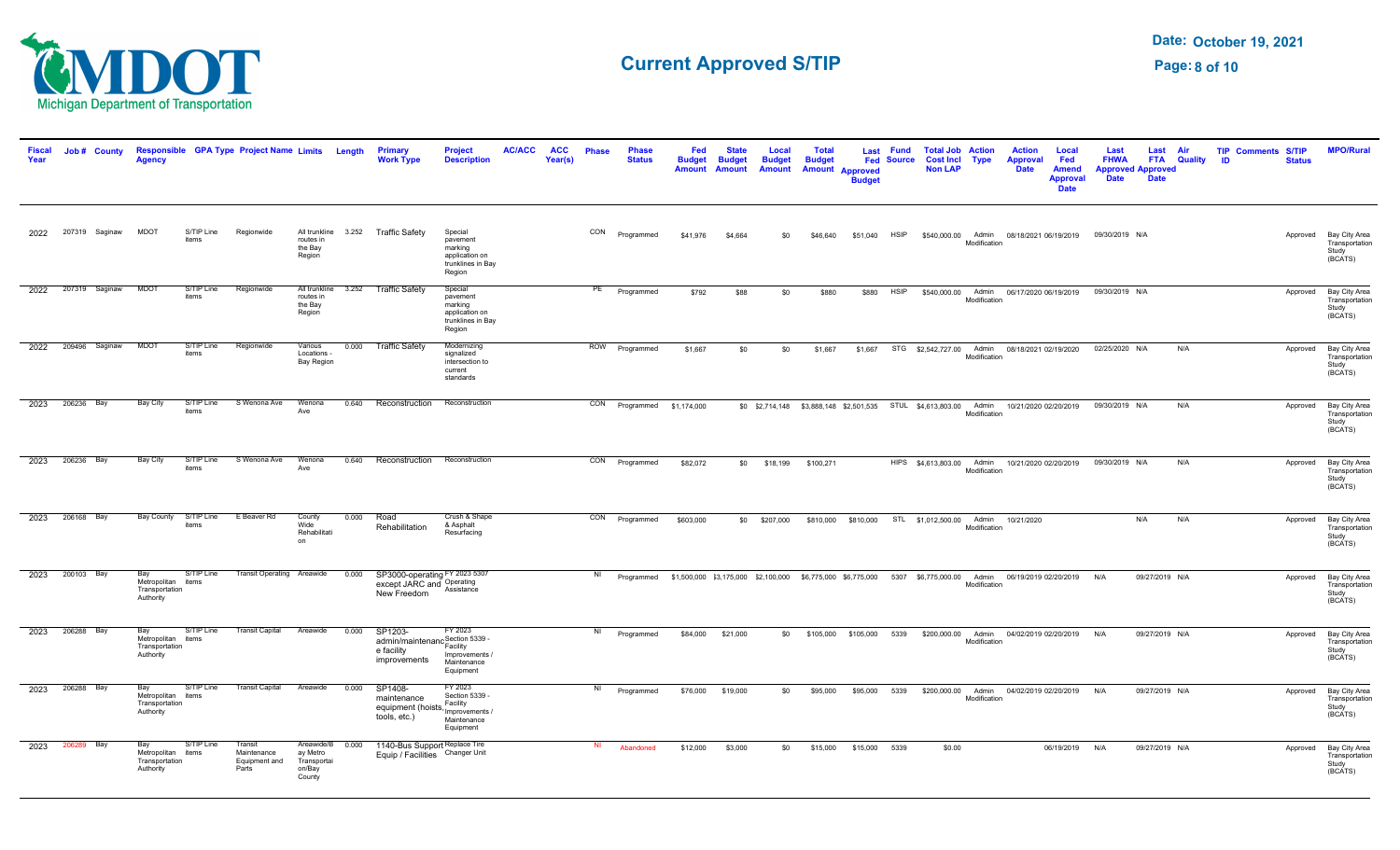

| <b>Fiscal</b><br>Year | Job # County    | <b>Agency</b>                                            |                                                  | Responsible GPA Type Project Name Limits Length |                                                                  |       | Primary<br><b>Work Type</b>                                                      | <b>Project</b><br><b>Description</b>                                 | <b>AC/ACC</b> | <b>ACC</b><br>Year(s) | <b>Phase</b>   | <b>Phase</b><br><b>Status</b>                                                                                             | Fed<br>tenhu<br><b>Amount</b> | <b>State</b><br><b>Budget</b><br>Amount | Local<br><b>Budget</b><br><b>Amount</b> | <b>Total</b><br><b>Budget</b> | <b>Amount Approved</b><br><b>Rudge</b> | Last Fund<br><b>Fed Source</b> | <b>Total Job Action</b><br><b>Cost Incl</b><br><b>Non LAP</b>       | <b>Type</b>  | <b>Action</b><br><b>Approval</b><br><b>Date</b>                            | Local<br>Fed<br><b>Amend</b><br><b>Approval</b><br><b>Date</b> | Last<br><b>FHWA</b><br><b>Date</b> | Last Air<br><b>Approved Approved</b><br><b>Date</b> | <b>FTA</b> Quality | <b>TIP Comments S/TIP</b><br><b>ID</b> | <b>Status</b> | <b>MPO/Rural</b>                                             |
|-----------------------|-----------------|----------------------------------------------------------|--------------------------------------------------|-------------------------------------------------|------------------------------------------------------------------|-------|----------------------------------------------------------------------------------|----------------------------------------------------------------------|---------------|-----------------------|----------------|---------------------------------------------------------------------------------------------------------------------------|-------------------------------|-----------------------------------------|-----------------------------------------|-------------------------------|----------------------------------------|--------------------------------|---------------------------------------------------------------------|--------------|----------------------------------------------------------------------------|----------------------------------------------------------------|------------------------------------|-----------------------------------------------------|--------------------|----------------------------------------|---------------|--------------------------------------------------------------|
| 2023                  | 206291 Bay      | Bay<br>Metropolitan items<br>Transportation<br>Authority | S/TIP Line                                       | <b>Transit Facility</b>                         | ay Metro<br>Transportat<br>ion/Bay<br>County                     |       | Areawide/B 0.000 1140-Bus Support Replace Air<br>Equip / Facilities Make-Up Unit |                                                                      |               |                       | N <sub>1</sub> | Abandoned                                                                                                                 | \$72,000                      | \$18,000                                | \$0                                     | \$90,000                      | \$90,000 5339                          |                                | \$0.00                                                              |              |                                                                            | 06/19/2019                                                     | N/A                                | 09/27/2019 N/A                                      |                    |                                        |               | Approved Bay City Area<br>Transportation<br>Study<br>(BCATS) |
| 2023                  | 206292 Bay      | Bay<br>Metropolitan items<br>Transportation<br>Authority | S/TIP Line                                       | <b>Transit Facility</b>                         | Areawide/B<br>ay Metro<br>Transportat<br>ion/Bay<br>County       | 0.000 | 1140-Bus Support Replace Air<br>Equip / Facilities Compressor                    | Unit                                                                 |               |                       |                | Abandoned                                                                                                                 | \$12,000                      | \$3,000                                 | \$0                                     |                               | \$15,000 \$15,000 5339                 |                                | \$0.00                                                              |              |                                                                            | 06/19/2019 N/A                                                 |                                    | 09/27/2019 N/A                                      |                    |                                        |               | Approved Bay City Area<br>Transportation<br>Study<br>(BCATS) |
|                       | 2023 210744 Bay | Bay<br>Metropolitan items<br>Transportation<br>Authority | S/TIP Line                                       | Transit Operating Areawide                      |                                                                  | 0.000 | 3000-Operating<br>Assistance                                                     | FY2023 5311<br>Operating<br>Assistance                               |               |                       | NI             | Programmed                                                                                                                |                               | \$662,501 \$662,501                     |                                         |                               |                                        |                                | \$0 \$1,325,002 \$1,325,002 5311 \$1,325,002.00                     |              |                                                                            | 06/17/2020                                                     | N/A                                | 07/01/2020 N/A                                      |                    |                                        |               | Approved Bay City Area<br>Transportation<br>Study<br>(BCATS) |
| 2023                  | 128908 Bay      | <b>MDOT</b>                                              | S/TIP Line<br>items                              | $M-13$                                          | Over the<br>East<br>Channel of<br>the<br>Saginaw<br>River        | 0.000 | <b>Bridge</b><br>Replacement                                                     | Bridge<br>Replacement                                                |               |                       |                | CON Programmed \$76,676,221 15,514,991 \$1,487,739 \$93,678,951 \$93,678,950 NH 00,656,591.80 Admin 03/19/2020 12/18/2019 |                               |                                         |                                         |                               |                                        |                                |                                                                     | Modification |                                                                            |                                                                | 12/30/2019 N/A                     |                                                     | N/A                |                                        | Approved      | Bay City Area<br>Transportation<br>Study<br>(BCATS)          |
| 2023                  | 201403 Bay      | <b>MDOT</b>                                              | S/TIP Line<br>items                              | $US-10 W$                                       | 7 Mile<br>Road to<br>Bay City                                    |       | 5.485 Reconstruction                                                             | <b>HMA</b><br>Reconstruct                                            |               |                       |                | CON Programmed \$25,644,651 \$5,686,626                                                                                   |                               |                                         |                                         |                               |                                        |                                |                                                                     | Modification | \$0 \$31,331,277 \$31,331,277 NH 33,680,987.00 Admin 10/06/2021 06/19/2019 |                                                                | 09/30/2019 N/A                     |                                                     | N/A                |                                        | Approved      | Bay City Area<br>Transportation<br>Study<br>(BCATS)          |
| 2023                  | 202144 Bay      | <b>MDOT</b>                                              | S/TIP Line<br>items                              | $US-10$                                         | Mackinaw<br>Road over<br>$US-10$                                 | 0.000 | Bridge<br>Replacement                                                            | <b>Bridge</b><br>Replacement                                         |               |                       |                | CON Programmed \$3,335,742 \$739,690                                                                                      |                               |                                         |                                         |                               |                                        |                                |                                                                     | Modification | \$0 \$4,075,432 \$4,075,432 NH \$4,642,449.00 Admin 06/19/2019 06/19/2019  |                                                                | 09/30/2019 N/A                     |                                                     | N/A                |                                        |               | Approved Bay City Area<br>Transportation<br>Study<br>(BCATS) |
| 2023                  | 202649 Bay      | MDO <sup>-</sup>                                         | S/TIP Line<br>items                              | $M-84$ N                                        | $M-84$ in<br>Bay Co, M-<br>47 & M-81<br>in Saginaw<br>Co         |       | 29.048 Traffic Safety                                                            | Non-freeway<br>Signing                                               |               |                       |                | CON Programmed                                                                                                            | \$152,500                     | \$0                                     | \$0                                     |                               |                                        |                                |                                                                     | Modification | \$152,500 \$152,496 STG \$577,000.00 Admin 06/19/2019 05/19/2021           |                                                                | 06/08/2021 N/A                     |                                                     | N/A                |                                        |               | Approved Bay City Area<br>Transportation<br>Study<br>(BCATS) |
| 2023                  | 202723 Bay      | <b>MDOT</b>                                              | S/TIP Line<br>items                              | $-75S$                                          | $1-75$ & US-<br>23 in<br>Saginaw,<br>Bay &<br>Arenac<br>Counties |       | 75.287 Traffic Safety                                                            | Freeway<br>Signing                                                   |               |                       |                | CON Programmed \$2,350,000                                                                                                |                               | \$0                                     |                                         |                               |                                        |                                | \$0 \$2,350,000 \$2,350,140 IMG \$4,260,000.00                      |              |                                                                            | 06/19/2019                                                     | 09/30/2019 N/A                     |                                                     | N/A                |                                        |               | Approved Bay City Area<br>Transportation<br>Study<br>(BCATS) |
| 2023                  | 204851 Bay      | <b>MDOT</b>                                              | Trunkline<br>Bridge                              | $US-10$                                         | Structures<br>on US-10                                           | 0.000 | Bridge<br>Rehabilitation                                                         | Overlay -<br>Shallow                                                 |               |                       |                | CON Programmed \$1,387,684 \$307,716                                                                                      |                               |                                         |                                         |                               |                                        |                                | \$0 \$1,695,400 \$1,695,400 NH \$1,960,767.00 Adjustment 06/19/2019 |              |                                                                            |                                                                | 09/30/2019 N/A                     |                                                     | N/A                |                                        | Approved      | Bay City Area<br>Transportation<br>Study<br>(BCATS)          |
| 2023                  | 209495 Bay      | MDO <sup>-</sup>                                         | Trunkline<br>Traffic<br>Operations And<br>Safety | $M-13$                                          | Various<br>Locations -<br>Bay City<br><b>TSC</b>                 |       | 0.000 Traffic Safety                                                             | Modernizing<br>signalized<br>intersection to<br>current<br>standards |               |                       |                | CON Programmed \$1,881,638                                                                                                |                               | \$0                                     |                                         |                               |                                        |                                | \$0 \$1,881,638 \$1,881,638 STG \$2,186,550.00 Admin 03/30/2020     | Modification |                                                                            |                                                                | 07/08/2020 N/A                     |                                                     | N/A                |                                        |               | Approved Bay City Area<br>Transportation<br>Study<br>(BCATS) |